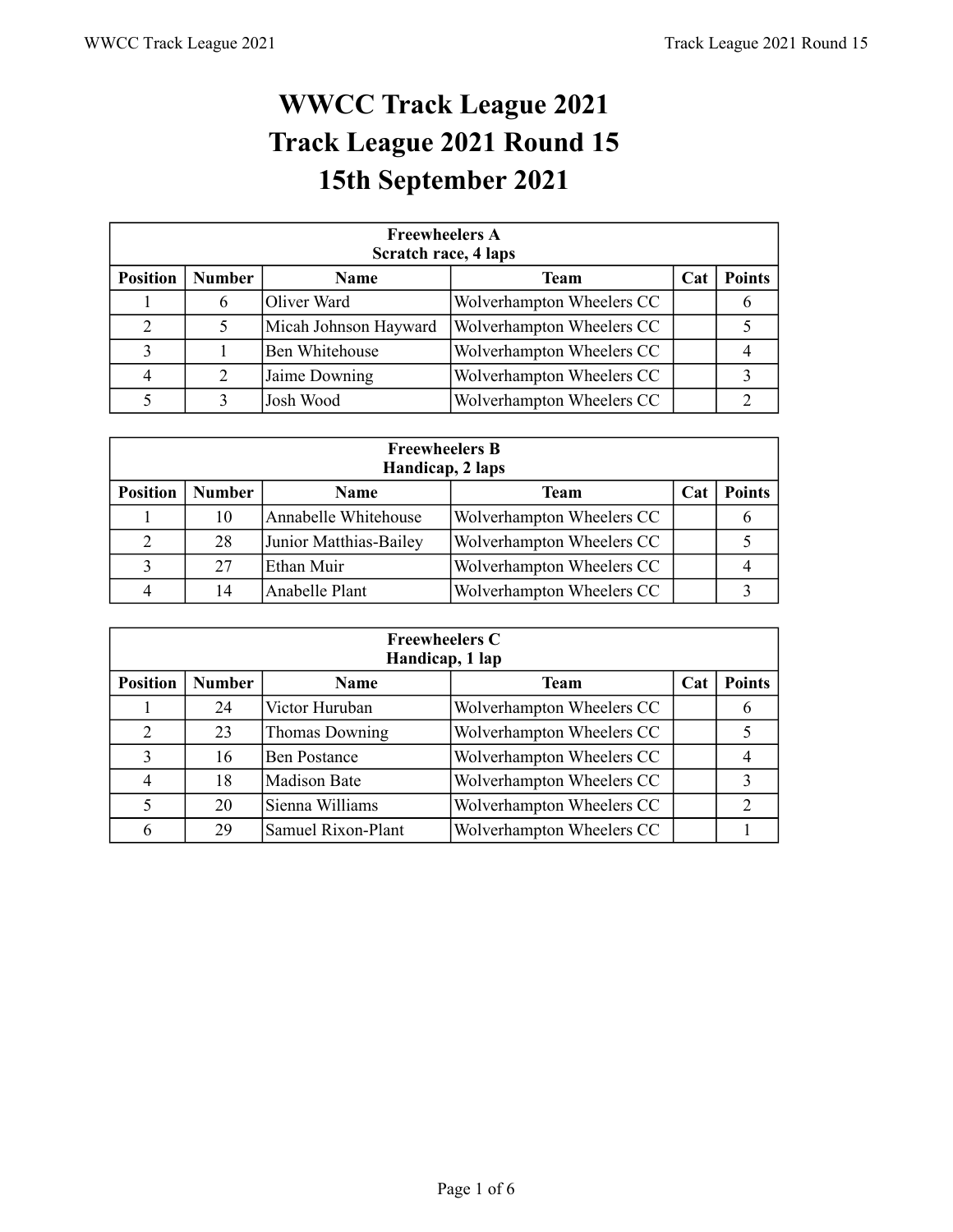|                 | <b>Freewheelers A</b><br>Sprint, 200m, Flying start |                       |                           |     |                |       |  |  |  |
|-----------------|-----------------------------------------------------|-----------------------|---------------------------|-----|----------------|-------|--|--|--|
| <b>Position</b> | <b>Number</b>                                       | Name                  | <b>Team</b>               | Cat | <b>Points</b>  |       |  |  |  |
|                 | 6                                                   | Oliver Ward           | Wolverhampton Wheelers CC |     | 6              | 17.21 |  |  |  |
| 2               |                                                     | Josh Wood             | Wolverhampton Wheelers CC |     |                | 17.47 |  |  |  |
|                 |                                                     | <b>Ben Whitehouse</b> | Wolverhampton Wheelers CC |     | $\overline{4}$ | 17.54 |  |  |  |
| $\overline{4}$  |                                                     | Jaime Downing         | Wolverhampton Wheelers CC |     |                | 17.64 |  |  |  |
|                 |                                                     | Micah Johnson Hayward | Wolverhampton Wheelers CC |     | $\mathcal{D}$  | 18.12 |  |  |  |

| <b>Freewheelers B</b><br>Sprint, 200m |               |                        |                           |     |               |  |  |  |  |
|---------------------------------------|---------------|------------------------|---------------------------|-----|---------------|--|--|--|--|
| <b>Position</b>                       | <b>Number</b> | <b>Name</b>            | <b>Team</b>               | Cat | <b>Points</b> |  |  |  |  |
|                                       | 10            | Annabelle Whitehouse   | Wolverhampton Wheelers CC |     |               |  |  |  |  |
|                                       | 14            | Anabelle Plant         | Wolverhampton Wheelers CC |     |               |  |  |  |  |
| 3                                     | 28            | Junior Matthias-Bailey | Wolverhampton Wheelers CC |     |               |  |  |  |  |
|                                       | 27            | Ethan Muir             | Wolverhampton Wheelers CC |     |               |  |  |  |  |

| <b>Freewheelers C</b><br>Sprint, 200m |               |                     |                           |     |               |  |  |  |  |
|---------------------------------------|---------------|---------------------|---------------------------|-----|---------------|--|--|--|--|
| <b>Position</b>                       | <b>Number</b> | Name                | Team                      | Cat | <b>Points</b> |  |  |  |  |
|                                       | 24            | Victor Huruban      | Wolverhampton Wheelers CC |     |               |  |  |  |  |
|                                       | 16            | <b>Ben Postance</b> | Wolverhampton Wheelers CC |     |               |  |  |  |  |
| 3                                     | 23            | Thomas Downing      | Wolverhampton Wheelers CC |     |               |  |  |  |  |
| 4                                     | 18            | Madison Bate        | Wolverhampton Wheelers CC |     |               |  |  |  |  |
|                                       | 20            | Sienna Williams     | Wolverhampton Wheelers CC |     |               |  |  |  |  |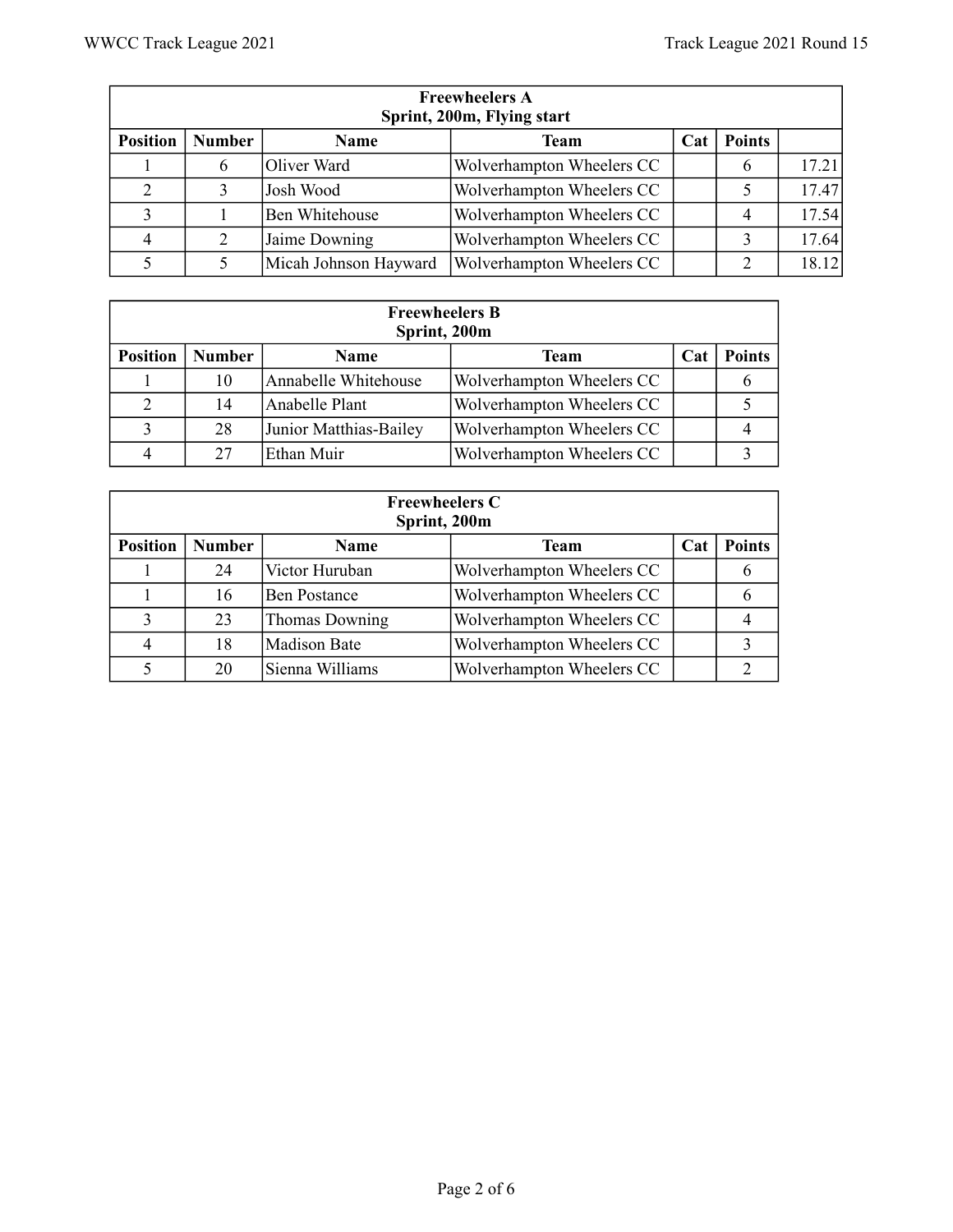|                 | <b>Freewheelers A</b><br><b>Unknown distance</b> |                       |                           |     |               |  |  |  |  |  |
|-----------------|--------------------------------------------------|-----------------------|---------------------------|-----|---------------|--|--|--|--|--|
| <b>Position</b> | <b>Number</b>                                    | <b>Name</b>           | Team                      | Cat | <b>Points</b> |  |  |  |  |  |
|                 |                                                  | <b>Ben Whitehouse</b> | Wolverhampton Wheelers CC |     |               |  |  |  |  |  |
| 2               | 6                                                | Oliver Ward           | Wolverhampton Wheelers CC |     |               |  |  |  |  |  |
| 3               |                                                  | Micah Johnson Hayward | Wolverhampton Wheelers CC |     |               |  |  |  |  |  |
| 4               | 2                                                | Jaime Downing         | Wolverhampton Wheelers CC |     |               |  |  |  |  |  |
|                 | 3                                                | Josh Wood             | Wolverhampton Wheelers CC |     |               |  |  |  |  |  |

|                 | <b>Freewheelers B</b><br>Devil |                        |                           |     |               |  |  |  |  |  |
|-----------------|--------------------------------|------------------------|---------------------------|-----|---------------|--|--|--|--|--|
| <b>Position</b> | <b>Number</b>                  | <b>Name</b>            | <b>Team</b>               | Cat | <b>Points</b> |  |  |  |  |  |
|                 | 10                             | Annabelle Whitehouse   | Wolverhampton Wheelers CC |     |               |  |  |  |  |  |
|                 | 28                             | Junior Matthias-Bailey | Wolverhampton Wheelers CC |     |               |  |  |  |  |  |
|                 | 14                             | Anabelle Plant         | Wolverhampton Wheelers CC |     |               |  |  |  |  |  |
|                 | 27                             | Ethan Muir             | Wolverhampton Wheelers CC |     |               |  |  |  |  |  |

| <b>Freewheelers C</b><br>Devil |               |                     |                           |     |               |  |  |  |  |
|--------------------------------|---------------|---------------------|---------------------------|-----|---------------|--|--|--|--|
| <b>Position</b>                | <b>Number</b> | <b>Name</b>         | Team                      | Cat | <b>Points</b> |  |  |  |  |
|                                | 23            | Thomas Downing      | Wolverhampton Wheelers CC |     | O             |  |  |  |  |
| 2                              | 24            | Victor Huruban      | Wolverhampton Wheelers CC |     |               |  |  |  |  |
| 3                              | 16            | <b>Ben Postance</b> | Wolverhampton Wheelers CC |     |               |  |  |  |  |
| 4                              | 20            | Sienna Williams     | Wolverhampton Wheelers CC |     | 3             |  |  |  |  |
| 5                              | 18            | Madison Bate        | Wolverhampton Wheelers CC |     | $\mathcal{D}$ |  |  |  |  |
| 6                              | 29            | Samuel Rixon-Plant  | Wolverhampton Wheelers CC |     |               |  |  |  |  |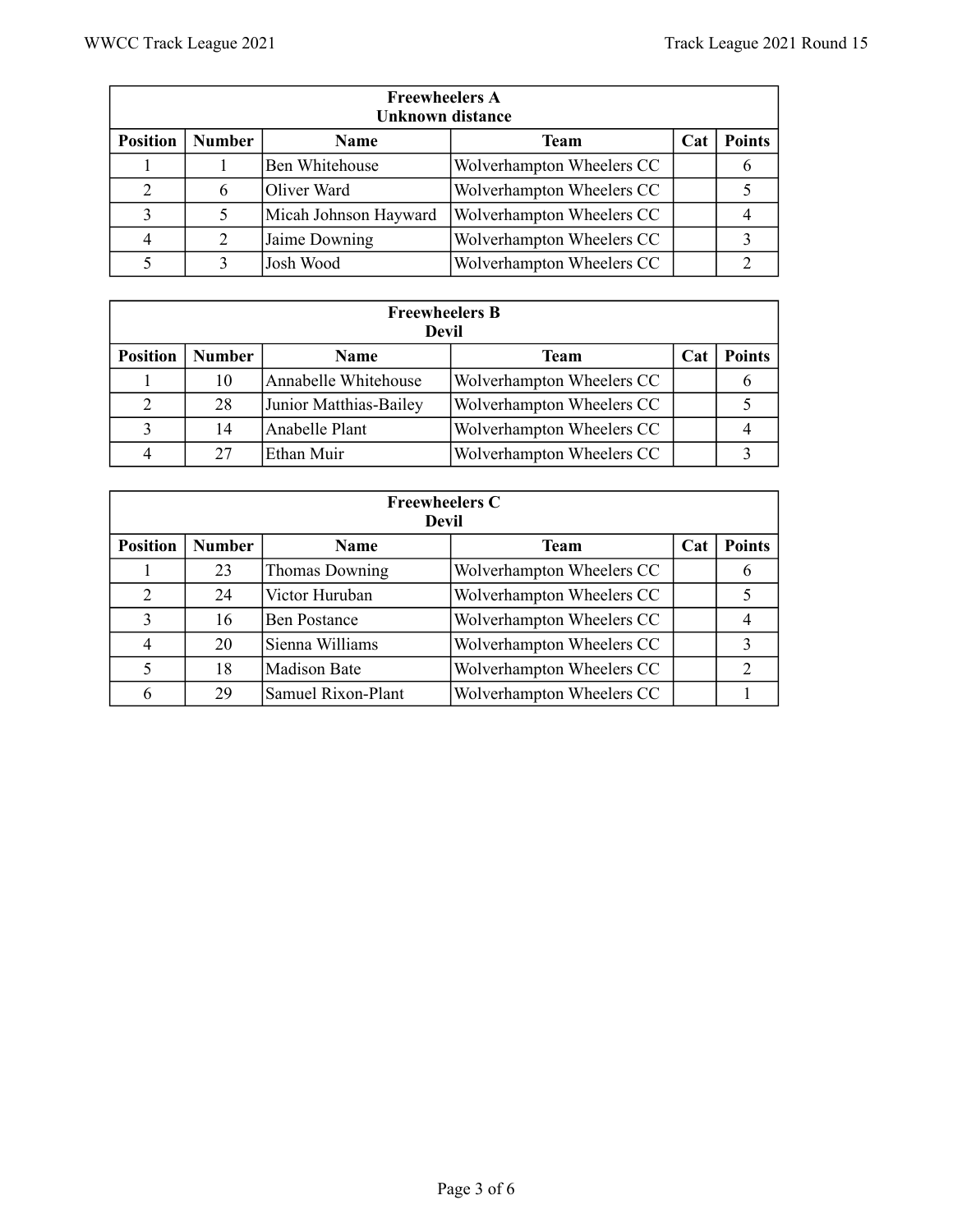| <b>Freewheelers A</b><br><b>Hot Dog Circuit, 5 laps</b> |               |                       |                           |     |               |  |  |  |  |
|---------------------------------------------------------|---------------|-----------------------|---------------------------|-----|---------------|--|--|--|--|
| <b>Position</b>                                         | <b>Number</b> | <b>Name</b>           | <b>Team</b>               | Cat | <b>Points</b> |  |  |  |  |
|                                                         |               | <b>Ben Whitehouse</b> | Wolverhampton Wheelers CC |     |               |  |  |  |  |
| 2                                                       | 5             | Micah Johnson Hayward | Wolverhampton Wheelers CC |     |               |  |  |  |  |
|                                                         | 6             | Oliver Ward           | Wolverhampton Wheelers CC |     |               |  |  |  |  |
| 4                                                       | 2             | Jaime Downing         | Wolverhampton Wheelers CC |     |               |  |  |  |  |
|                                                         | 3             | Josh Wood             | Wolverhampton Wheelers CC |     |               |  |  |  |  |

| <b>Freewheelers B</b><br>Hot Dog Circuit, 3 laps |               |                        |                           |            |               |  |  |  |  |
|--------------------------------------------------|---------------|------------------------|---------------------------|------------|---------------|--|--|--|--|
| <b>Position</b>                                  | <b>Number</b> | <b>Name</b>            | Team                      | <b>Cat</b> | <b>Points</b> |  |  |  |  |
|                                                  | 27            | Ethan Muir             | Wolverhampton Wheelers CC |            |               |  |  |  |  |
| 2                                                | 14            | Anabelle Plant         | Wolverhampton Wheelers CC |            |               |  |  |  |  |
| $\mathbf{\Omega}$                                | 10            | Annabelle Whitehouse   | Wolverhampton Wheelers CC |            |               |  |  |  |  |
|                                                  | 28            | Junior Matthias-Bailey | Wolverhampton Wheelers CC |            |               |  |  |  |  |

| <b>Freewheelers C</b><br><b>Hot Dog Circuit, 2 laps</b> |               |                     |                           |     |               |  |  |  |  |
|---------------------------------------------------------|---------------|---------------------|---------------------------|-----|---------------|--|--|--|--|
| <b>Position</b>                                         | <b>Number</b> | <b>Name</b>         | Team                      | Cat | <b>Points</b> |  |  |  |  |
|                                                         | 16            | <b>Ben Postance</b> | Wolverhampton Wheelers CC |     | O             |  |  |  |  |
| 2                                                       | 24            | Victor Huruban      | Wolverhampton Wheelers CC |     |               |  |  |  |  |
| 3                                                       | 23            | Thomas Downing      | Wolverhampton Wheelers CC |     |               |  |  |  |  |
| 4                                                       | 29            | Samuel Rixon-Plant  | Wolverhampton Wheelers CC |     | 3             |  |  |  |  |
| 5                                                       | 18            | Madison Bate        | Wolverhampton Wheelers CC |     | C             |  |  |  |  |
| 6                                                       | 20            | Sienna Williams     | Wolverhampton Wheelers CC |     |               |  |  |  |  |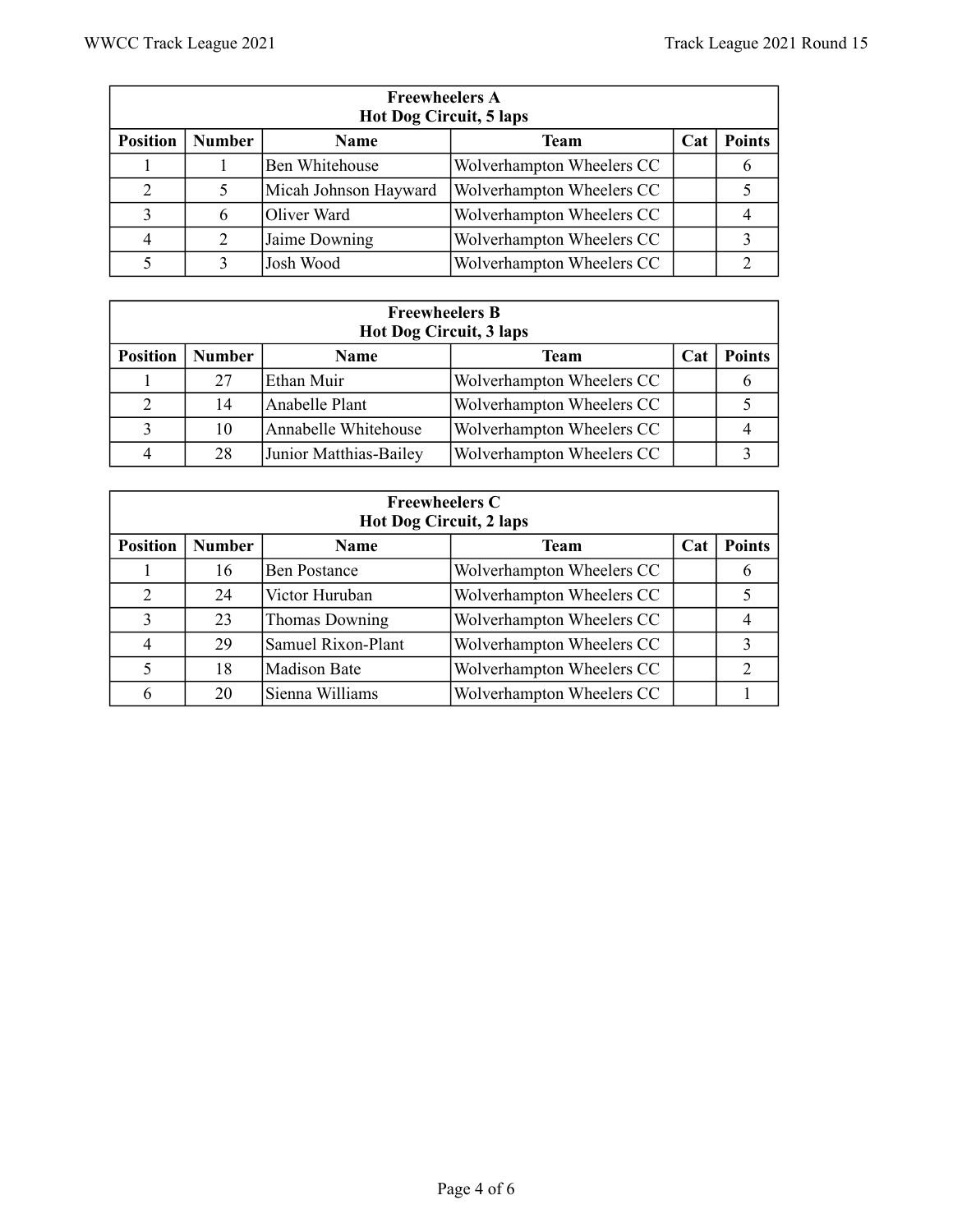| Senior A, B & Youth<br>Scratch race, 12 laps |               |                 |                           |     |               |  |
|----------------------------------------------|---------------|-----------------|---------------------------|-----|---------------|--|
| <b>Position</b>                              | <b>Number</b> | <b>Name</b>     | <b>Team</b>               | Cat | <b>Points</b> |  |
|                                              | 11            | Thomas White    | Cero - Cycle Division RT  | A   | 6             |  |
| 2                                            | 4             | Mark McCann     | <b>BC</b> Velo            | V   | 5             |  |
| 3                                            | 5             | Craig Whittle   | Fred's Race Team          | V   | 4             |  |
| 4                                            | 17            | Craig Guy       | Fred's Race Team          |     | 3             |  |
| 5                                            | 20            | Oliver Alldritt | Wolverhampton Wheelers CC |     | 6             |  |
| 6                                            | 7             | Carl Hardwick   | Wolverhampton Wheelers CC | V   | 5             |  |
| 7                                            | 9             | Ray Lovell      | Wolverhampton Wheelers CC | B   |               |  |
| 8                                            | 2             | Mike Cosnett    | Wolverhampton Wheelers CC | V   | 2             |  |

| Senior A, B & Youth<br>Sprint, 1 lap, Flying start |               |                 |                           |     |                |        |  |
|----------------------------------------------------|---------------|-----------------|---------------------------|-----|----------------|--------|--|
| <b>Position</b>                                    | <b>Number</b> | <b>Name</b>     | <b>Team</b>               | Cat | <b>Points</b>  |        |  |
|                                                    | 5             | Craig Whittle   | Fred's Race Team          | V   | 6              | 31.94  |  |
|                                                    | 4             | Mark McCann     | <b>BC</b> Velo            | V   | 6              | 31.94  |  |
| 3                                                  | 17            | Craig Guy       | Fred's Race Team          |     | $\overline{4}$ | 32.447 |  |
| $\overline{4}$                                     | 20            | Oliver Alldritt | Wolverhampton Wheelers CC |     | 6              | 33.016 |  |
| 5                                                  | 2             | Mike Cosnett    | Wolverhampton Wheelers CC | V   | $\mathbf{3}$   | 33.032 |  |
| 6                                                  | 11            | Thomas White    | Cero - Cycle Division RT  | A   | 2              | 33.144 |  |
| 7                                                  | 7             | Carl Hardwick   | Wolverhampton Wheelers CC | V   | 5              | 34.689 |  |
| 8                                                  | 9             | Ray Lovell      | Wolverhampton Wheelers CC | B   | 4              | 36.908 |  |

| Senior A, B & Youth<br><b>Team pursuit</b> |               |                 |                           |     |               |  |
|--------------------------------------------|---------------|-----------------|---------------------------|-----|---------------|--|
| <b>Position</b>                            | <b>Number</b> | Name            | <b>Team</b>               | Cat | <b>Points</b> |  |
|                                            | 17            | Craig Guy       | Fred's Race Team          |     | 6             |  |
|                                            | 2             | Mike Cosnett    | Wolverhampton Wheelers CC | V   | 6             |  |
|                                            | 4             | Mark McCann     | <b>BC</b> Velo            | V   | 6             |  |
|                                            | 20            | Oliver Alldritt | Wolverhampton Wheelers CC |     | 6             |  |
| 2                                          | 5             | Craig Whittle   | Fred's Race Team          | V   |               |  |
| 2                                          | 7             | Carl Hardwick   | Wolverhampton Wheelers CC | V   |               |  |
| $\mathcal{D}$                              | 11            | Thomas White    | Cero - Cycle Division RT  | A   | 5             |  |
| 2                                          | 9             | Ray Lovell      | Wolverhampton Wheelers CC | B   |               |  |